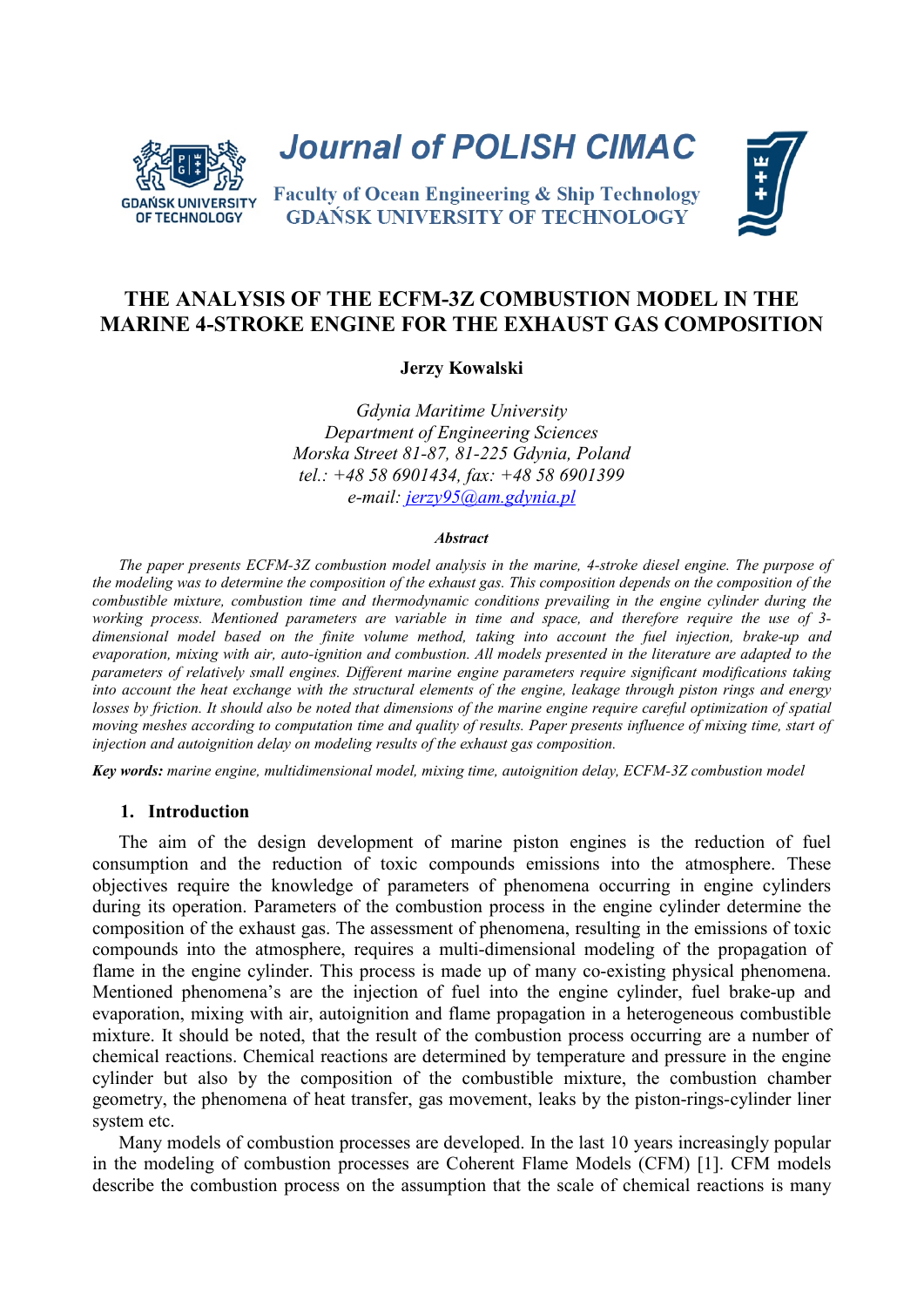times smaller than the scale of the turbulent flow. This enables the separation of both phenomena models. It's further assumed that chemical reactions take place only in a very thin surface layer of the flame, which the shape and the location depend on of the turbulent flame propagation phenomena. CFM model was modified by Colin and Benkenida [\[2\]](#page-7-0) in 2004. Mentioned model, named Tree Zone Extended Coherent Flame Model (3Z-ECFM), allows obtaining correct results of modeling for diesel engines. Mobasheri et al. [\[3\],](#page-7-1) [\[4\]](#page-7-2) apply 3Z-ECFM model to develop a strategy for fuel injection into the engine cylinder to reduce the NOx and the soot emissions. Moreover, authors tested and optimized the split fuel injection into the engine cylinder with capacity of 2.5dm<sup>3</sup>. Authors present Homogeneity Factor, a new parameter for supporting the airfuel mixing and the combustion process in diesel engines. Taghavifar et al. [\[5\]](#page-7-3) use 3Z-ECFM model to modification the structure of the combustion chamber of a small engine to changing the mixture formation, the combustion initiation and emissions. The 3Z-ECFM model is useful to predict of exergy parameters of a small dual fuel, high speed diesel engine [\[6\]](#page-7-4) and real time predict of the NOx emission [\[7\].](#page-7-5) The 3Z-ECFM model with Eulerian–Lagrangian Spray Atomization model were used to simulation of primary break-up and atomization processes also [\[8\].](#page-7-6)

Presented works show wide possibilities of modeling of the combustion processes using the model 3Z-ECFM. It should be noted that engines used in shipbuilding are significantly different from small, on-road engines and engines used in the automotive industry. Main differences are i.e. relatively low speed of marine diesel engines, the large stroke in relation to the cylinder bore, the ignition of fuel before TDC (top dead center), the boost pressure greater than the exhaust gas pressure for all loads of the engine, higher compression ratio and a large heat exchange surface in relation to the cylinder volume. These differences cause that default settings of the 3Z-ECFM model allow the calculate parameters of the combustion process only on a small scale. The model of the combustion process in the marine engine cylinder was presented in [\[9\].](#page-7-7) Default settings of the 3Z-ECFM model allow to correct modeling of thermodynamic parameters of the combustion process. Modeling of the combustion process in the marine engine cylinder to assess the composition of the exhaust gas requires a modification of mentioned model parameters.

The main purpose of the study is the analysis of selected 3Z-ECFM model parameters to assess the composition of the exhaust gas from the marine diesel engine. Following parameters of the 3Z-ECFM model of the combustion process are taken into account in the presented analysis: start of injection angle (SOI), the autoignition delay and the intensity of fuel and air mixing (mixing time).

### **2. The 3Z-ECFM model description**

Phenomena occurring in the engine cylinder were modeled as the Euler description [\[10\].](#page-7-8) The model base of the combustion process in the engine cylinder is a geometric grid, including the shape of the cylinder with the air intake duct, the outlet duct and exhaust and inlet valves. Analysis and selection of spatial grid parameters are presented in [\[11\].](#page-7-9) Parameters of the laboratory engine are presented in Tab.1. Evaporated fuel is mixed with air in the engine cylinder. To modeling these phenomena the k-ε model [\[12\]](#page-7-10) was used. The combustion process was described by the ECFM-3Z model. In the present model, the autoignition delay  $(\tau)$  is determined by air temperature  $(T)$ , the density of the mixture ( $\rho$ ) and the molar concentration of oxygen ( $[O_2]$ ) and fuel ([*Fuel*]) for all cells of grid by the following equation [\[13\]:](#page-7-11)

$$
\tau = 4,804 \cdot 10^{-8} \cdot [O_2]^{-0.53} \cdot [Fuel]^{0.05} \cdot [\rho]^{0.13} \cdot e^{\frac{5914}{T}}, \qquad [1]
$$

The autoignition delay, calculated according to equation 1 was delayed from 0 to 43% during the analysis. The composition of the exhaust gas depends on mixing time of fresh fuel and fresh air before combustion. The phenomenon of mixing was defined by standard 3Z-ECFM model equations [\[13\].](#page-7-11) The mixing time was changed from 0 to 420% in comparison to the standard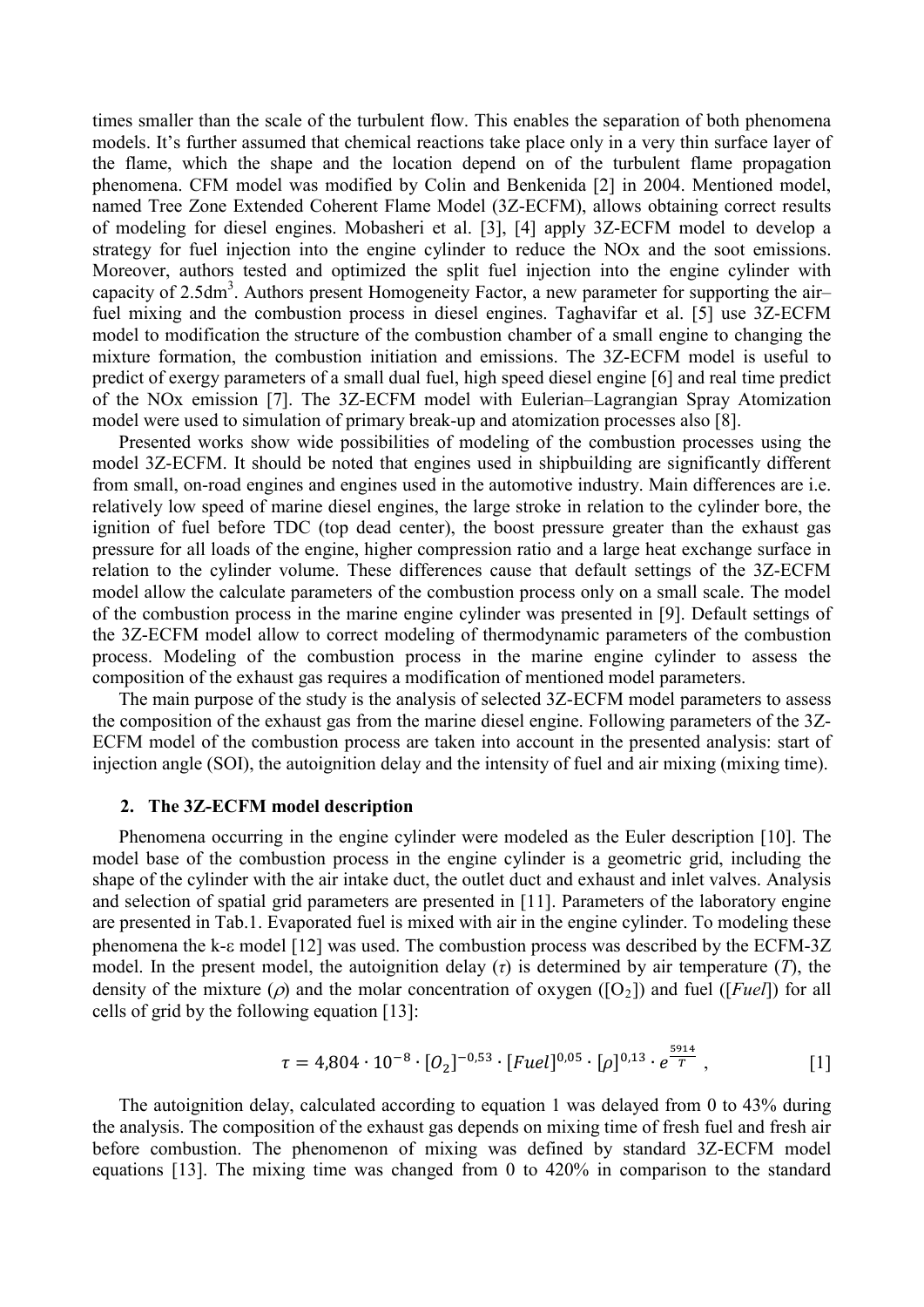parameters of the mixing time during presented analysis. The Dukowicz fuel evaporation model [\[14\]](#page-7-12) and TAB fuel brake-up model [\[15\]](#page-7-13) are used. The dipper description of the combustion model was presented in [\[9\].](#page-7-7)

| Parameter           | Value | Unit |
|---------------------|-------|------|
| Max. electric power | 250   | kW   |
| Rotational speed    | 750   | rpm  |
| Cylinder number     |       |      |
| Cylinder bore       | 250   | mm   |
| Stroke              | 300   |      |
| Compression ratio   | 12.7  |      |

*Tab. 1. The laboratory engine parameters*

#### **3. Results**

An application of standard values of the autoignition delay and the mixing time in the 3Z-ECFM model allows obtaining correct results of pressure distribution in the cylinder compared to measured values. Please note that measured values essentially concern pressure on the indicator cock. Mentioned pressure value differs from the pressure values in the engine cylinder [\[16\].](#page-7-14) The left side of Fig.1 shows pressure characteristics in the cylinder for the default 3Z-ECFM model values and direct measurements.



*Fig.1 Results of in cylinder pressure measurement and ECFM-3Z model calculation results with default values* 

According to presented results, the maximum measured pressure is greater about 8.3% than the calculated value. It should be noted that results of modeling require the correct selection of parameters such as SOI, characteristics of fuel injection into the cylinder and fuel consumption, determine geometric dimensions of the fuel injector and injected fuel stream and the pressure and temperature of charge air. The method of selection of these parameters is presented in [\[9\].](#page-7-7) This model is valid only in appearance. Analysis of results of toxic compounds fractions in the exhaust gas show significant discrepancies with the measured values. The right side of Fig.1 presents results of temperature distribution as a function of CA (crankshaft angle). Presented results are average values for the entire cylinder volume. Calculated fractions of nitric oxide (NO), carbon monoxide (CO) and carbon dioxide (CO<sub>2</sub>) in the exhaust gas are presented also. Tab.2 presents the comparison of measured fractions of listed chemical species in the exhaust gas with the calculated values. For comparison, the average values of the weight fractions for the entire volume of the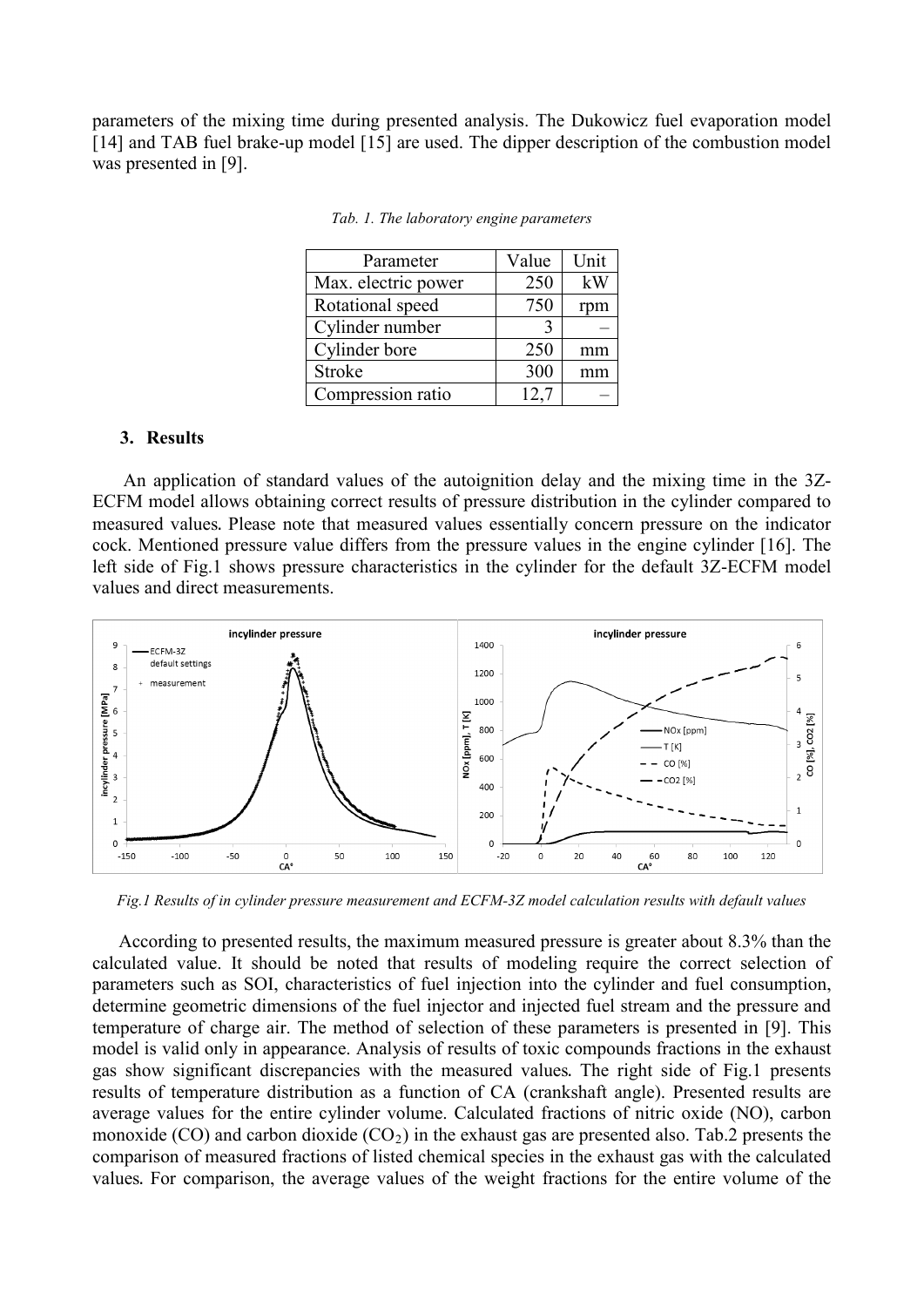exhaust gas duct and the crank angle between 110° after TDC and 140° after TDC. According to presented results calculated NOx fraction is many times lower than the measured fraction. Calculated CO fraction is higher than the measured CO fraction. The reason for this is too low modeling combustion temperature, in the comparison to real conditions.

| Parameter                                      | NOx<br>ppm | ppm  | $\lceil \frac{9}{0} \rceil$<br>$\mathcal{U}$ | 'MPa <sub>1</sub><br>$v_{\rm max}$ |
|------------------------------------------------|------------|------|----------------------------------------------|------------------------------------|
| Measurement                                    | 788        | 71 S |                                              | د.ه                                |
| Model with default values (SOI -21 $\degree$ ) | 78         | 5782 | 5.44                                         | 7 70                               |

*Tab.2. Mass fractions in the exhaust gas and maximum in cylinder pressure*

Presented results support the conclusion, that obtaining values of calculated average pressure for the entire cylinder volume, similar to measured values, do not allow for proper modeling of the composition of the exhaust gas. The use of default 3Z-ECFM model parameters results in a lower combustion temperature than expected. As a result, incomplete fuel combustion occurs (increase of CO fraction in the exhaust gas) and the NOx fraction in the exhaust gas decreases.



*Fig.2 Influence of the autoignition delay on modeling results*

The way to increase calculated temperature of the combustion process is the earlier SOI and the autoignition delay. Such a set of model parameters can result in approaching the calculated value of NOx and CO fractions to measured values. The autognition delay causes the greater part of fuel evaporates before autoignition. The effect of this is the increase of the effect of combustion controlled by chemical kinetics and the reduction of the influence of the diffusion in the combustion process on calculation results. The autoignition delay in the 3Z-ECFM model can be carried out by limiting the flow of energy from the in-cylinder air into vaporized fuel (increase of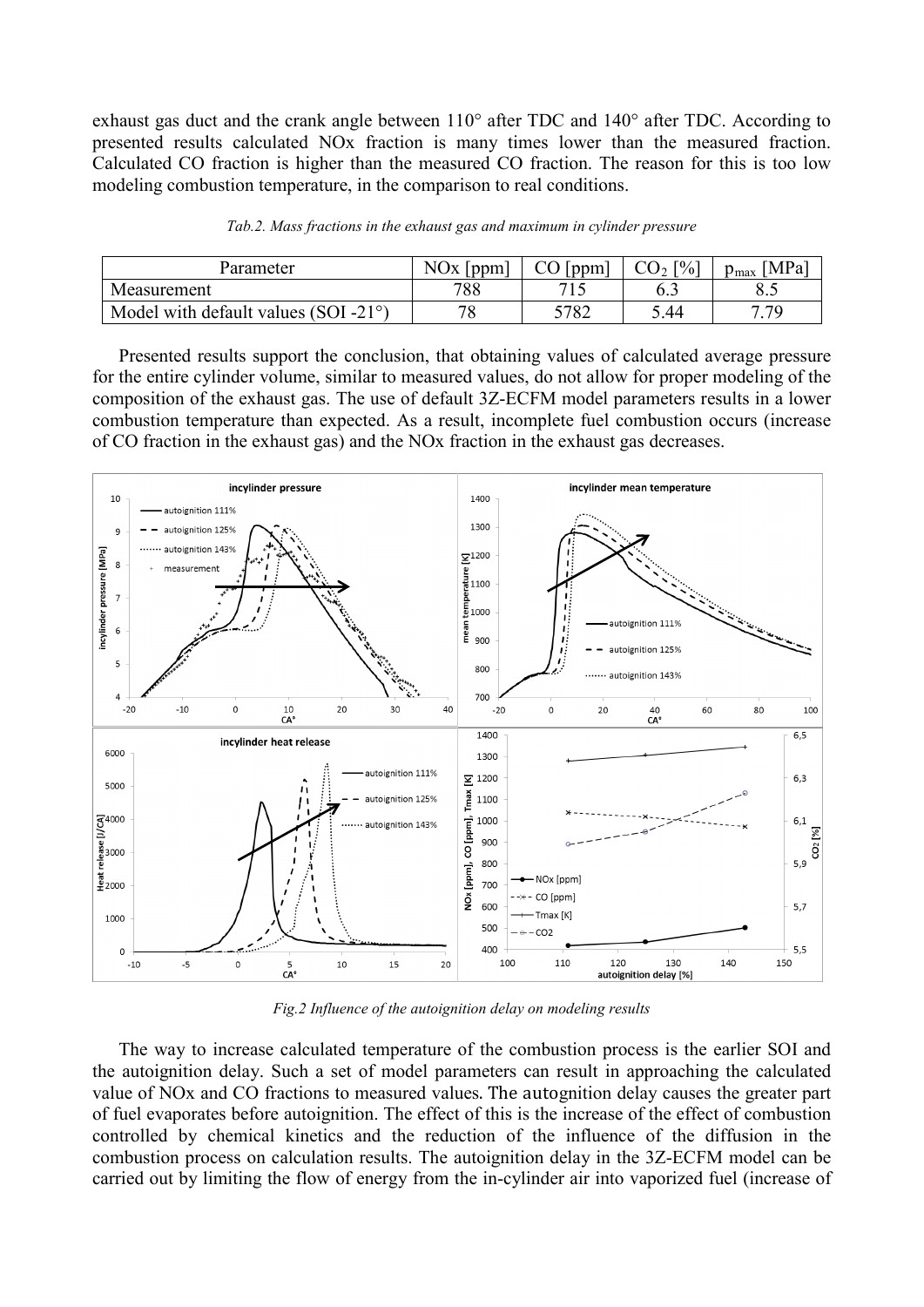the mixing time). The physical interpretation of this parameter is the extension of the heat flow from air to evaporated fuel, caused by improper selection of parameters of fuel injection process into the cylinder. Presented Eq.1 is an empirical equation, adapted for modeling of the autoignition delay in a relatively small piston engines. Extension of mixing time parameter causes fuel autoignition delay and thus increases of heat release rate in the initial stage of the combustion.

Fig.2 presents the influence of autoignition delay changes on the value of mass fractions of NOx, CO and  $CO<sub>2</sub>$  in the exhaust gas. Characteristics of average temperature and average pressure for the entire cylinder volume and the intensity of the heat release from the combustion process are presented also. Data comes from calculations for the engine load equal 220kW at 750rpm, the SOI -21° and the mixing time equal 400% of default model values.

According to presented results, the increase of the autoignition delay shifts the combustion process on the expansion stroke. The result of this is the intensification of the combustion process, despite the slight decrease of pressure in the cylinder. The 43% increase of the autoignition delay results the increase of the maximum heat release by 26%. Effect of this is the increase of average temperature of the combustion process by 60K. The increase of combustion process temperature causes the increase of the NOx mass fraction in the exhaust gas. The increase of temperature promotes the oxidation of CO to  $CO<sub>2</sub>$ . For this reason, Fig.2 presents increase of the  $CO<sub>2</sub>$  fraction in the exhaust gas with a decrease of the CO fraction.



*Fig.3 Influence of the mixing time on modeling results*

Fig.3 presents the influence of the mixing time parameter on modeling results. These results correspond to the engine load equal 220kW at 750rpm, the SOI -18 ° and the autoignition delay equal 143% of standard values of the model. According to presented results changing the mixing time does not change the characteristic of pressure in the engine cylinder. This means that the change of this parameter is not visible during the in-cylinder pressure analyze. Therefore it can be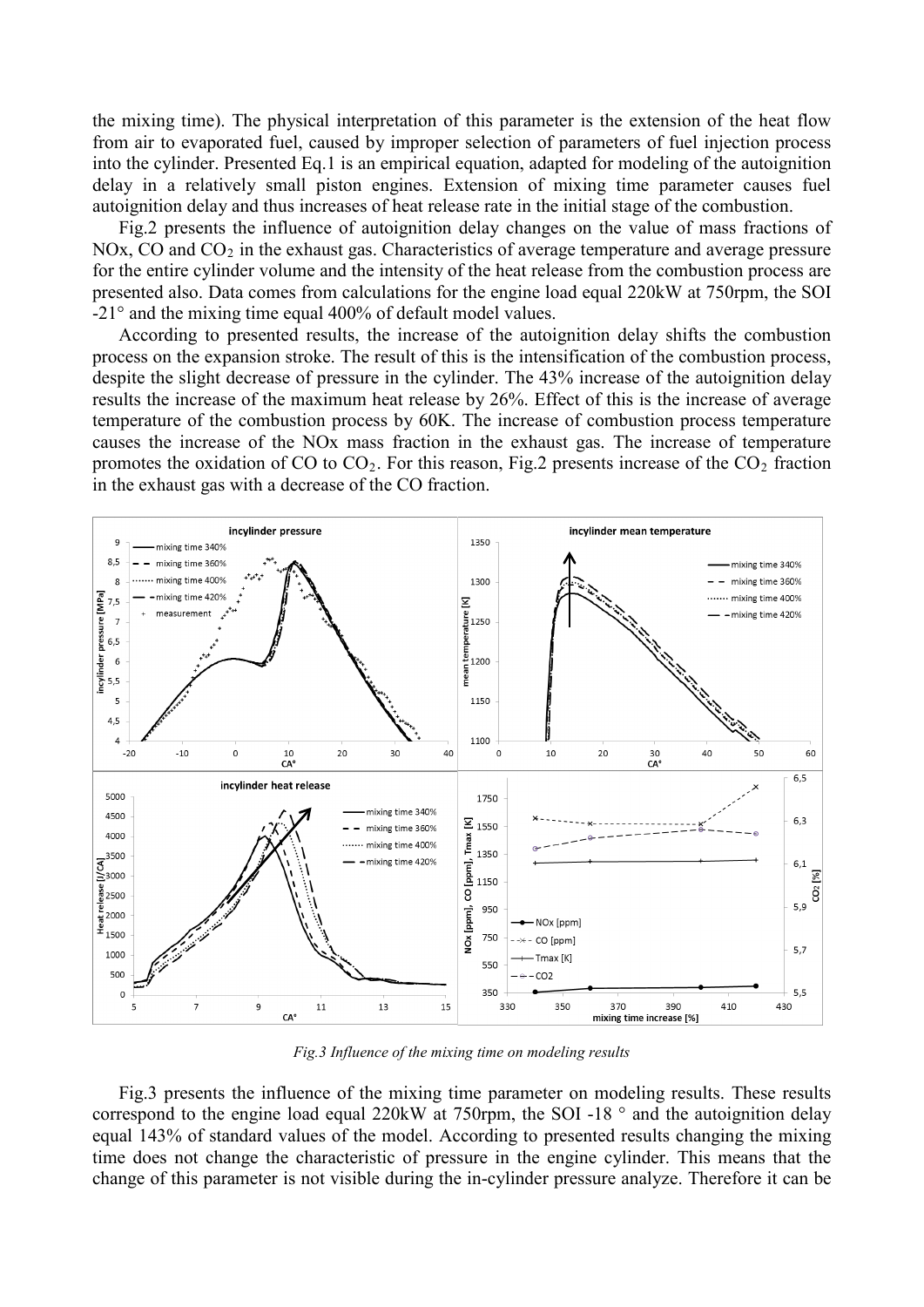concluded that it is possible to adjust parameters of the model of the combustion process, which result is changes in the calculated composition of the exhaust gas without modifying the characteristic of in-cylinder pressure. Increasing the mixing time causes a slight increase in the intensity of the combustion process. The increase of the mixing time by 80% (from 340% to 420% of the default value) causes the increase of the maximum heat release by about 16%. The effect of this is the increase of combustion process temperature. Mentioned temperature increase is not as large as in the case of increasing the autoignition delay. It should be noted that the increasing the mixing time will slightly slow down the combustion process. Increasing the mixing time of more than 400% moves the combustion process in the direction of the expansion stroke, and causes slight deterioration of the combustion process. The result of this is the increase of CO fraction in the exhaust gas with the constant value of the NOx fraction in the exhaust gas. The conclusion is that the mixing time increasing over 400% will not affect the growth of the NOx fraction despite the increase of the intensity and temperature of the combustion process. It should be noted that the increase of the SOI angle does not cause a qualitative change dependances presented on Fig.3. Therefore, it can be assumed that 400% of the default value of the mixing time is the adjustment limit for this type of the engine.

An important parameter for the composition modeling of the exhaust gas is SOI (start of injection angle). This parameter can be measured directly by static experiment or estimated by the analysis of the in-cylinder pressure characteristic. Both methods are not accurate therefore, the influence of the SOI value on the modeled exhaust gas composition was considered also.

Fig.4 presents influence of the SOI angle on modeling results. Presented results correspond to the engine load equal 220kW at 750rpm, the mixing time equal 420% and the autoignition delay equal 143% of default model values.



*Fig.4 Influence of the SOI angle on modeling results*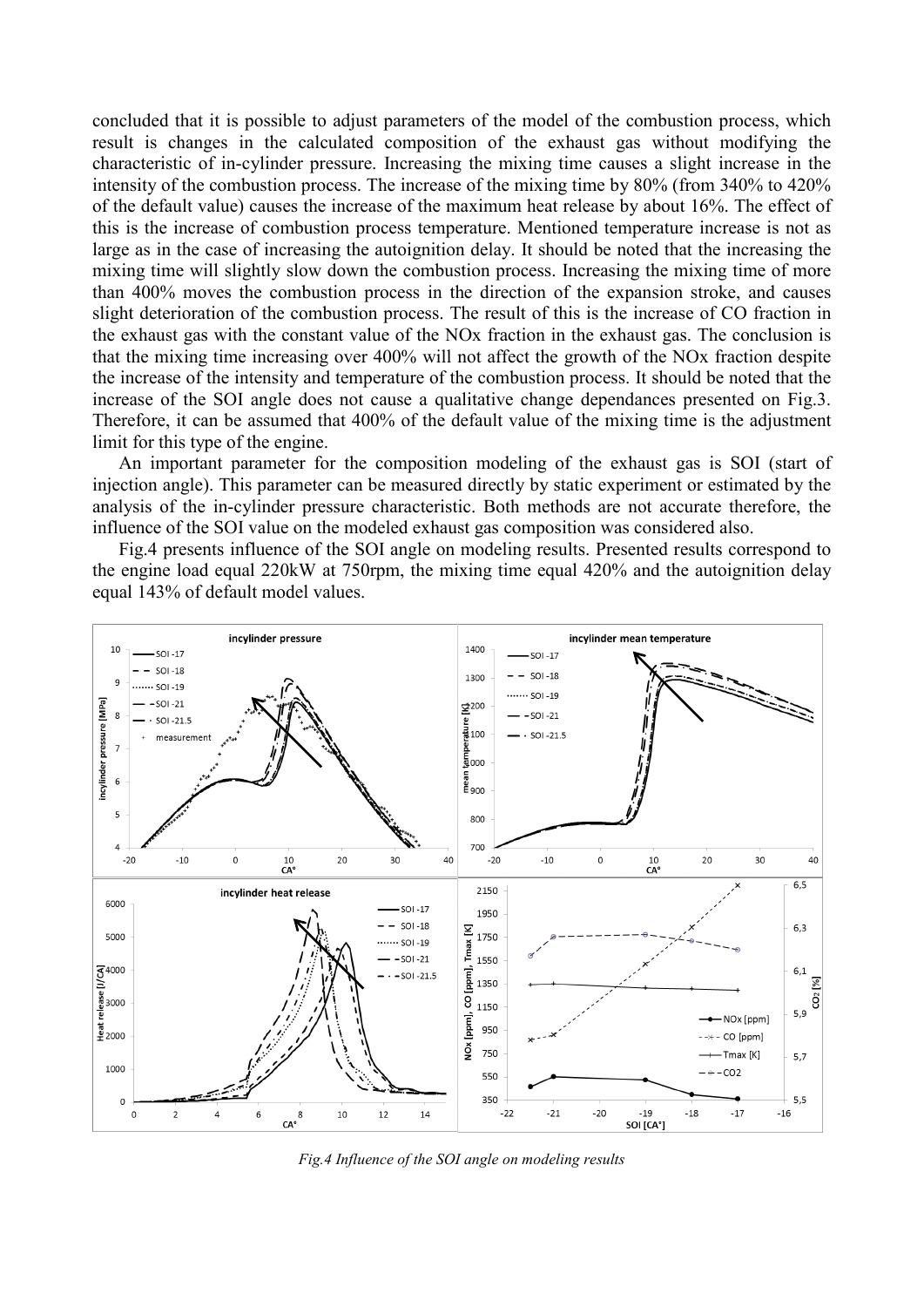The increase in the distance between the SOI and the TDC causes early autoigniton of fuel. The result of this is the intensity change of the combustion process. The analysis of heat release characteristics shows that at the SOI equal to 18°CA, mentioned combustion intensity is the lowest. It should be noted that this is the value of the SOI measured on a real object and a significant delay of the combustion is caused by maximum considered values of the mixing time and the autoignition delay. As expected, the increase of the SOI angle reduces the NOx fraction in the exhaust gas. This is due to the slowdown in the combustion process and the reduction of combustion temperature. The result is a deterioration of the combustion process, resulting in a rapid increase of the CO fraction in the exhaust gas. Analysis of obtained results of the  $CO<sub>2</sub>$  and the NOx fractions shows that there is a certain interval of the SOI angle, that the contents of both of chemical species are the largest. The conclusion is that a significant delay of SOI does not result in the expected limitations of the NOx fraction in the exhaust gas.

## **4. Conclusions**

The paper analyzed the effect of the SOI angle, the autoignition delay and the mixing time on modeling results of the combustion process. The purpose of the modeling was the validation of the 3Z-ECFM model in terms of the composition of the exhaust gas of marine diesel piston engine. The analysis allows drawing following conclusions:

− Default settings of 3Z-ECFM model parameters do not provide correct results of modeling the combustion process in the marine piston engine. Required modification resulting in the increase of temperature of the combustion process. This can be achieved by delaying of the autoignition of the combustible mixture.

− The greatest impact on changing of modeling results has changes in the autoignition delay and the SOI angle. Earlier fuel injection and/or the autoignition delay increase the intensity of the combustion process.

− The validation of the combustion process model to assess the composition of the exhaust gas by analyzing the characteristic of combustion pressure is insufficient. According to obtained results it is possible to change the calculated composition of the exhaust gases without modifying the characteristic of the engine cylinder pressure. This can be done by adjusting the mixing time in the 3Z-ECFM model.

− The change of the SOI angle causes a rapid change of the CO content in the exhaust gas. For this reason, this value should be chosen with as high accuracy.

− Significant delay of the SOI does not result in the expected limitation of the NOx fraction in the exhaust gas. The certain interval of the SOI angle, that the contents of  $CO<sub>2</sub>$  and NOx in the exhaust gas are the largest was observed.

### **Acknowledgments**

The project was supported by the National Science Centre in Poland, granted on the basis of decision No. DEC-2011/01/D/ST8/07142

The project was supported by AVL Company according to University Partnership Program and license of AVL Fire software

## **References**

<span id="page-6-0"></span>[1] Marble, F. E., Broadwell, J. E., *The Coherent Flame Model for Turbulent Chemical Reactions*, Technical Report TRW-29314-6001-RU-00, USA 1977.